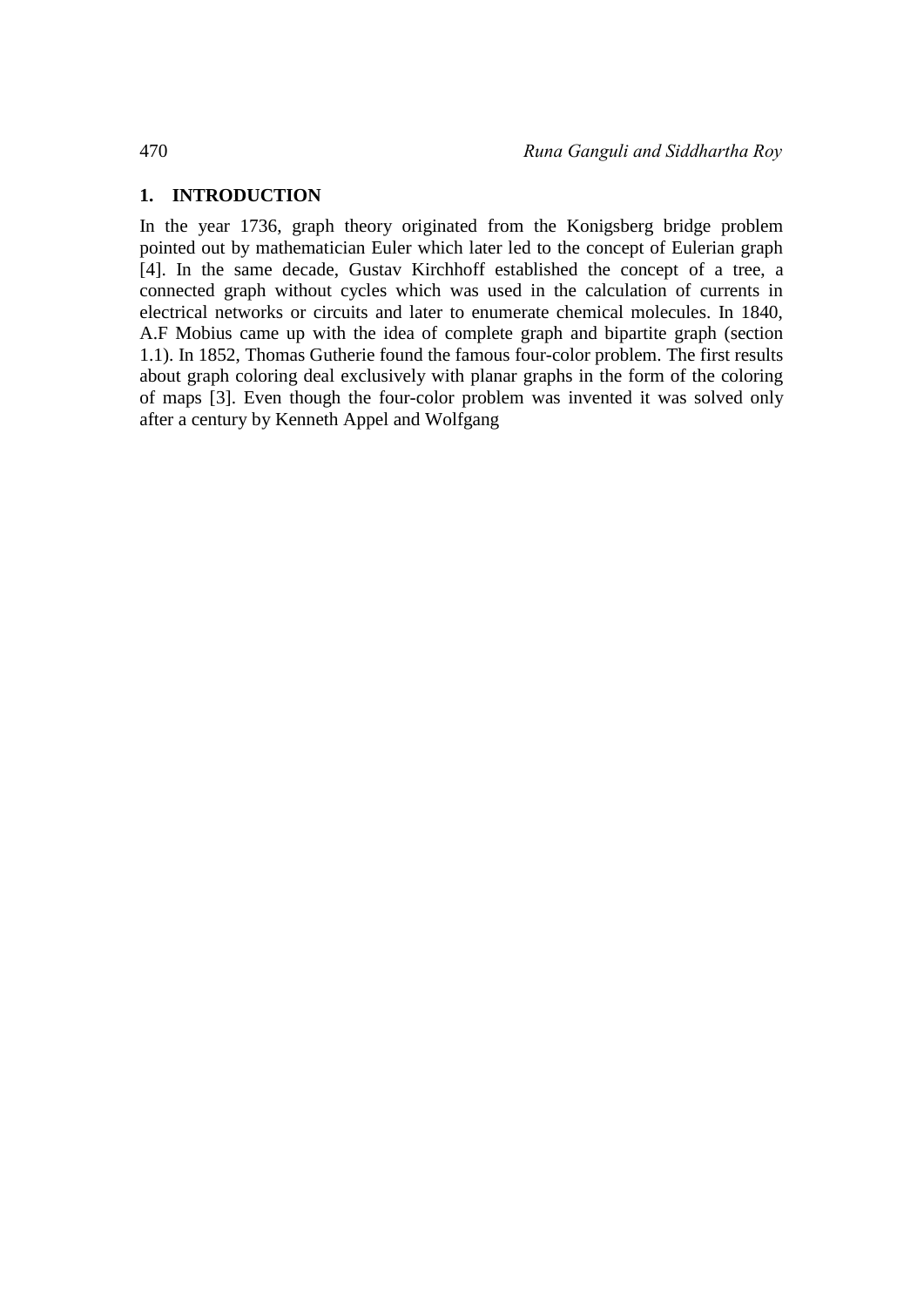#### **1.1 Basic Concepts of Graph Theory:**

A graph G is an ordered triplet  $(V(G), E(G), \phi)$  consisting of a non-empty set V of vertices or nodes, E is the set of edges and ф is the mapping from the set of edges E and the set of vertices V.

In a b**ipartite graph** (or **bigraph**) (Fig. 1) the set of vertices V can be partitioned into two disjoint sets *V1* and *V2* such that every edge of the graph connects a vertex in *V1* to one in *V2*, i.e. *V1* and *V2* are independent sets.



Given a graph G, a vertex coloring of G (Fig. 2(a)) is a function f:  $V \rightarrow C$  where V is a set of vertices of the graph G and C is the set of colors. It is often both conventional and convenient to use numbers 1, 2, ….n for the colors. Proper k-coloring [4][5] of G is a coloring function f which uses exactly k colors and satisfies the property that  $f(x)$  $\neq$  f(y) whenever x and y are adjacent in G.

The smallest number of colors needed to color G is known as it's chromatic number X(G)[4][5]. A graph that can be assigned a proper k-coloring is called k-colorable, and it is k-chromatic if it's chromatic number is exactly k. The chromatic polynomial counts the number of ways a graph can be colored using no more than a given number of colors.

Edge-coloring of graphs (Fig. 2(b)) is similar to vertex-coloring. Given a graph G, an edge-coloring of G is a function  $f_0$  from the edges of G to a set C of elements called colors.

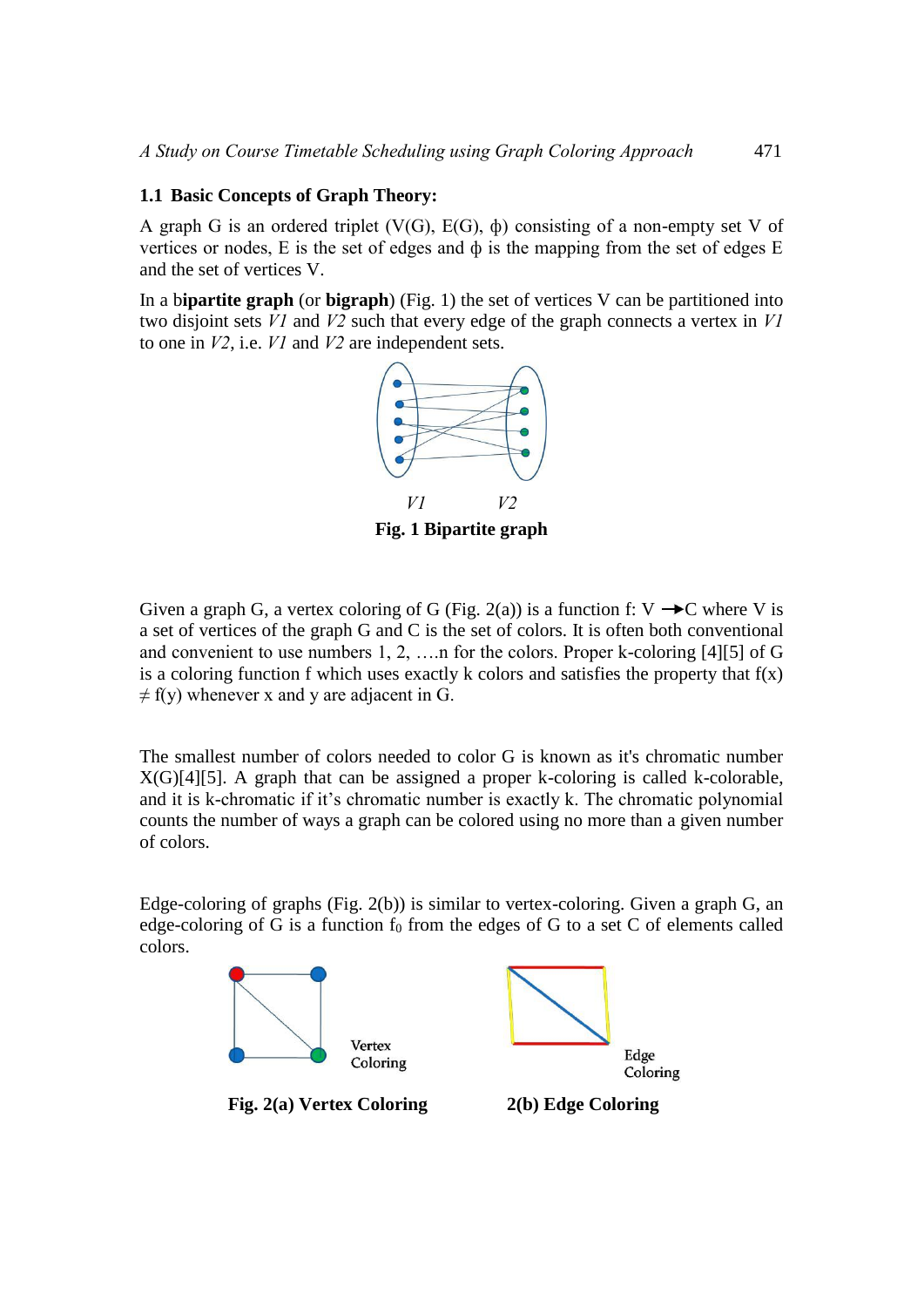We have studied that for every edge coloring problem there exists an equivalent vertex coloring problem [4] of its line graph. Given a graph G, its line graph L(G) is a graph such that each [vertex o](https://en.wikipedia.org/wiki/Vertex_(graph_theory))f  $L(G)$  represents an edge of G, vertices of  $L(G)$  are [adjacent i](https://en.wikipedia.org/wiki/Adjacent_(graph_theory))f and only if their corresponding edges share a common endpoint (are incident) in G. The line graph  $L(G)$  of a given graph G is a simple graph whose proper vertex coloring gives a proper edge coloring of G by the same number of colors.

After discussing the introductory concept of graph theory related to graph coloring problem, in the above subsection 1.1, we present the literature survey in section 2, which describes various research works that have been done on scheduling problems using graph coloring method. The concept of scheduling problems in general along with various constraints involved and special emphasize on Course Timetable scheduling are mentioned in Section 3. Next Section 4 covers the working methodology and the corresponding algorithm used. Two cases of course timetable scheduling problems (Honours/Major-General/Minor Subject combination and Teacher-Subject Combination) of undergraduate courses under Indian Universities have been studied and corresponding solutions proposed. This paper ends in section 6 with some concluding remarks.

### **2. LITERATURE SURVEY**

Solving timetabling problems through application of computers has a long and varied history. In 1967, the problem of course scheduling was applied to graph coloring [6][13][17][18]. In 1967 Welsh and Powell [10] illustrating the relationship between timetabling and graph coloring, and developed a new general graph coloring algorithm to solve (or approximately solve) the minimum coloring problem more efficiently. They were also successful in coloring graphs that arise from timetabling problems, more specifically examination timetabling problems. In 1969, Wood's graph algorithm [14] operated on two  $n \times n$  matrices, where n denotes the number of vertices in the graph; a conflict matrix C was used to illustrate which pairs of vertices must be colored differently due to constraint restrictions in the problem and a similarity matrix S was used to determine which pairs of vertices should be colored the same. Dutton and Bingham in 1981 introduced two of the most popular heuristic graph coloring algorithms. Considering each color one by one, a clique [4] is formed by continually merging the two vertices with the most common adjacent vertices. On completion, identical coloring is applied to all the vertices which are merged into the same.

In 1986, Carter [19] in his examination timetabling survey refers to some of the above-mentioned graph coloring algorithms and heuristics and shows how graph theoretic approach to timetable scheduling is one of the most popular. It has been accepted and applied by many educational institutions to solve their examination timetabling problems. According to Carter in his survey, work of Mehta is significant as its objective of obtaining "conflict-free" schedules, given a fixed number of time periods turned out to be one of the most complex timetabling applications [15]. In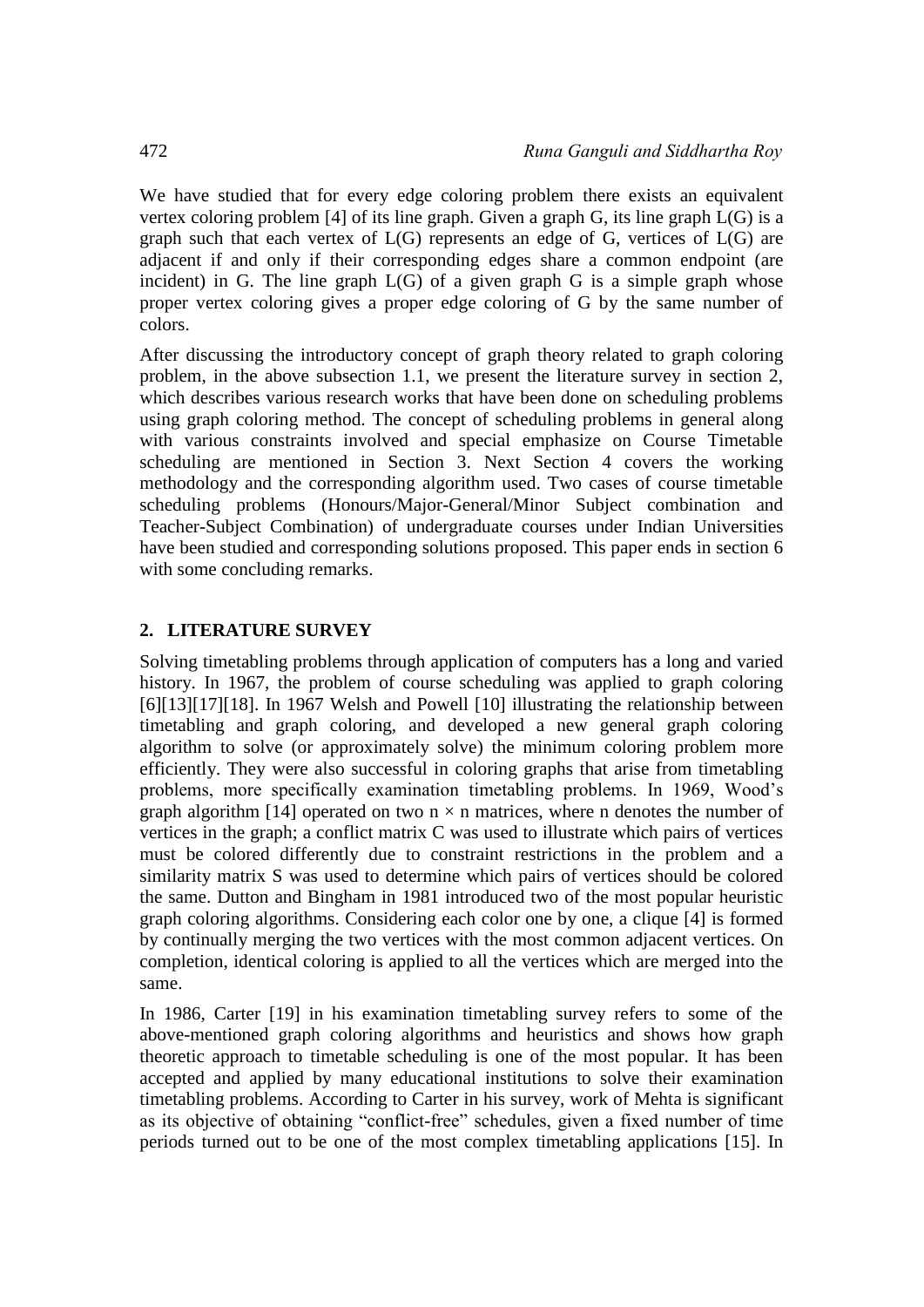1991, Johnson, Aragon, McGeoch and Schevon [20] implemented and tested three different approaches for graph coloring with a simulated annealing technique. observing that simulated annealing algorithms can achieve good results, but only if allowed a sufficiently large run time. In 1992, Kiaer and Yellen in a paper [21] describes a heuristic algorithm using graph coloring approach to find approximate solutions for a university course timetabling problem. The algorithm using a weighted graph to model the problem aimed at finding a least cost k-coloring of the graph (k being number of available timeslots) while minimizing conflicts. In 1994, Burke, Elliman and Weare [22] introduced plans for a university timetabling system based on graph coloring and constraint manipulation. Graph coloring and room allocation heuristic algorithms were described along with an illustration of how the two can be combined to provide the basis of a system for timetabling. The authors also discussed the handling of several common timetabling features within the system, primarily with regards to examination timetabling. In 1995, graph coloring method was introduced aiming at optimizing solutions to the timetable scheduling problems [11]. Bresina (1996) was among the early researchers who used this approach and made several modifications in the manual approach conducted at universities [23]. In 2007, for university timetabling an alternative graph coloring method was presented that incorporates room assignment during the coloring process [6]. In 2008, the Koala graph coloring library was developed which includes many practical applications of graph coloring, and is based on  $C_{++}$  [7]. In 2009, automata-based approximation algorithms were proposed for solving the minimum vertex coloring problem [8]. A. Akbulut and G. Yılmaz in 2013[24] proposed a new university examination scheduling system using graph coloring algorithm based on RFID technology. This was examined by using different artificial intelligence approaches. Also, in recent year researchers have been exploring new alternative methods to deal scheduling problems for obtaining better result.

#### **3. SCHEDULING PROBLEM**

The general idea of a scheduling problem is defined by allocation of related resources among a number of time-slots satisfying various types of essential and preferential constraints aiming at creating optimized conflict-free schedule.

Some of the typical scheduling problems include-

• Timetable Scheduling

**a.** Course Timetable Scheduling- courses sharing common resources to be scheduled in conflict-free time-slots.

**b.** Exam Timetable Scheduling – exams sharing common resources to be scheduled in conflict-free time-slots.

Aircraft Scheduling- aircrafts need to be assigned to flights.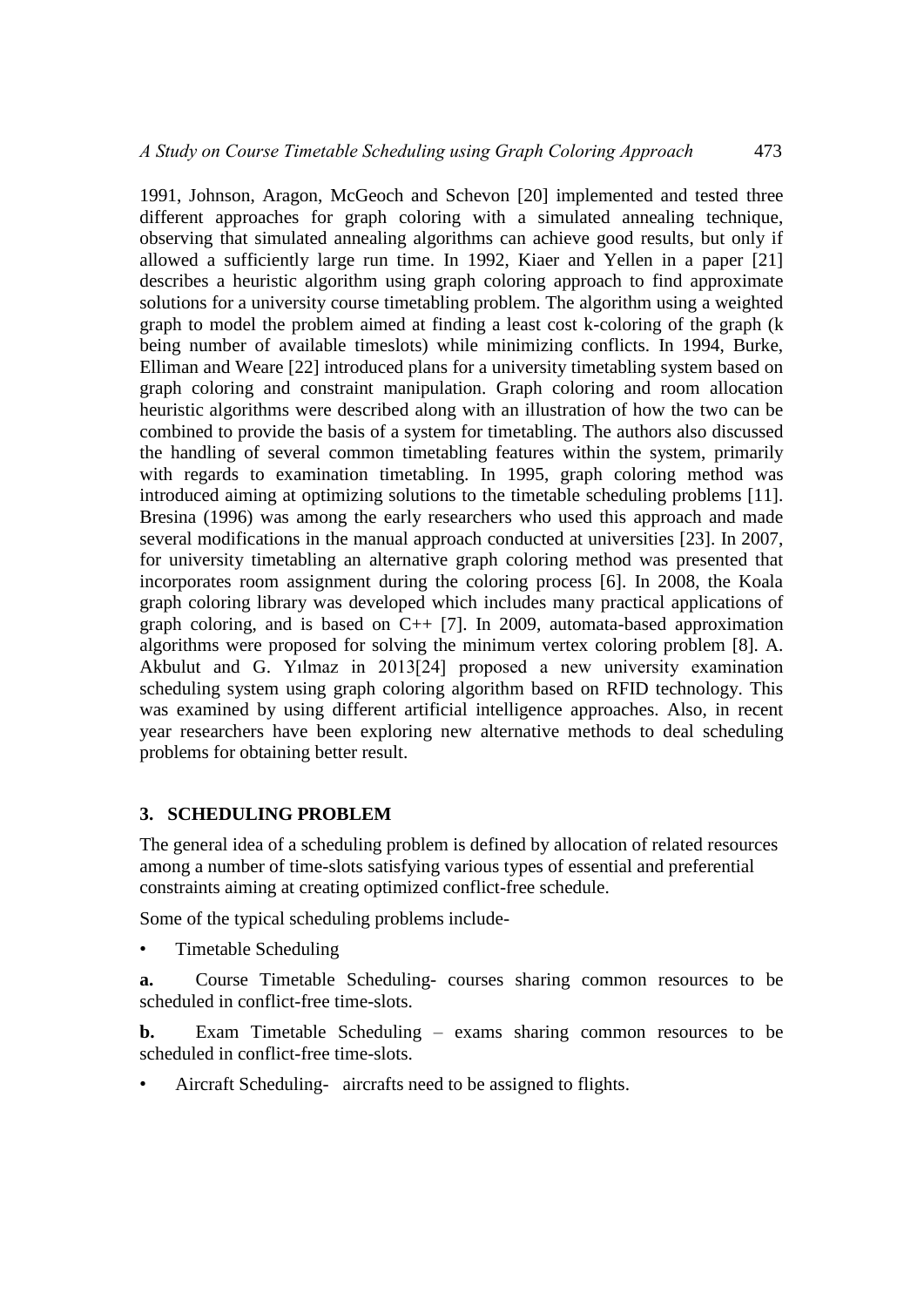• Job Shop Scheduling- for a given set of jobs with their processing times and a given set of machines, a schedule mapping jobs to machines meeting feasibility constraints and optimization objectives.

### **3.1 Motivation towards Timetable Scheduling**

Effective timetable is vital to the performance of any educational institute. It impacts their ability to meet changing and evolving subject demands and their combinations in a cost-effective manner satisfying various constraints. In this paper, we have focused our work into Course Timetable Scheduling.

### **3.2 Course Timetable Scheduling**

Course Timetabling is the scheduling of a set of related courses in a minimal number of time-slots such that no resource is required simultaneously by more than one event. In a typical educational institute resources, which may be required by courses simultaneously can be students, classrooms and teachers.

### **3.3 Constraints**

Constraints are the most vital aspect of any scheduling problem. These are the various restrictions involved in creating a schedule. Based on satisfaction of these a schedule can be accepted or get rejected. Depending on the degree of strictness, constraints are broadly classified into- Hard and Soft Constraints [11].

### **3.3.1 Hard and Soft Constraints**

Hard Constraints are those essential conditions which must be satisfied to have a legal schedule. If any of the hard constraints cannot be placed successfully by a schedule, then such a schedule is rejected. For example, no two subjects having common students can be scheduled in the same time-slot, courses cannot be assigned to more than maximum number of available time-slots or periods. In those scheduling datasets which involve resources like teachers and classrooms, no courses can be scheduled to the same classroom at same time-slot, more than one course taught by the same teacher cannot be assigned same time of the week.

Soft Constraints on the other hand are those preferential conditions which are optional. Mostly, it gets difficult to incorporate all the soft constraints in a schedule. A schedule is still said to be legal even if it fails to satisfy soft constraints, provided all hard constraints are met. For example- a teacher may prefer to take practical classes only in the second half, honours and pass classes are preferred to be scheduled in nonoverlapping time-slots, etc.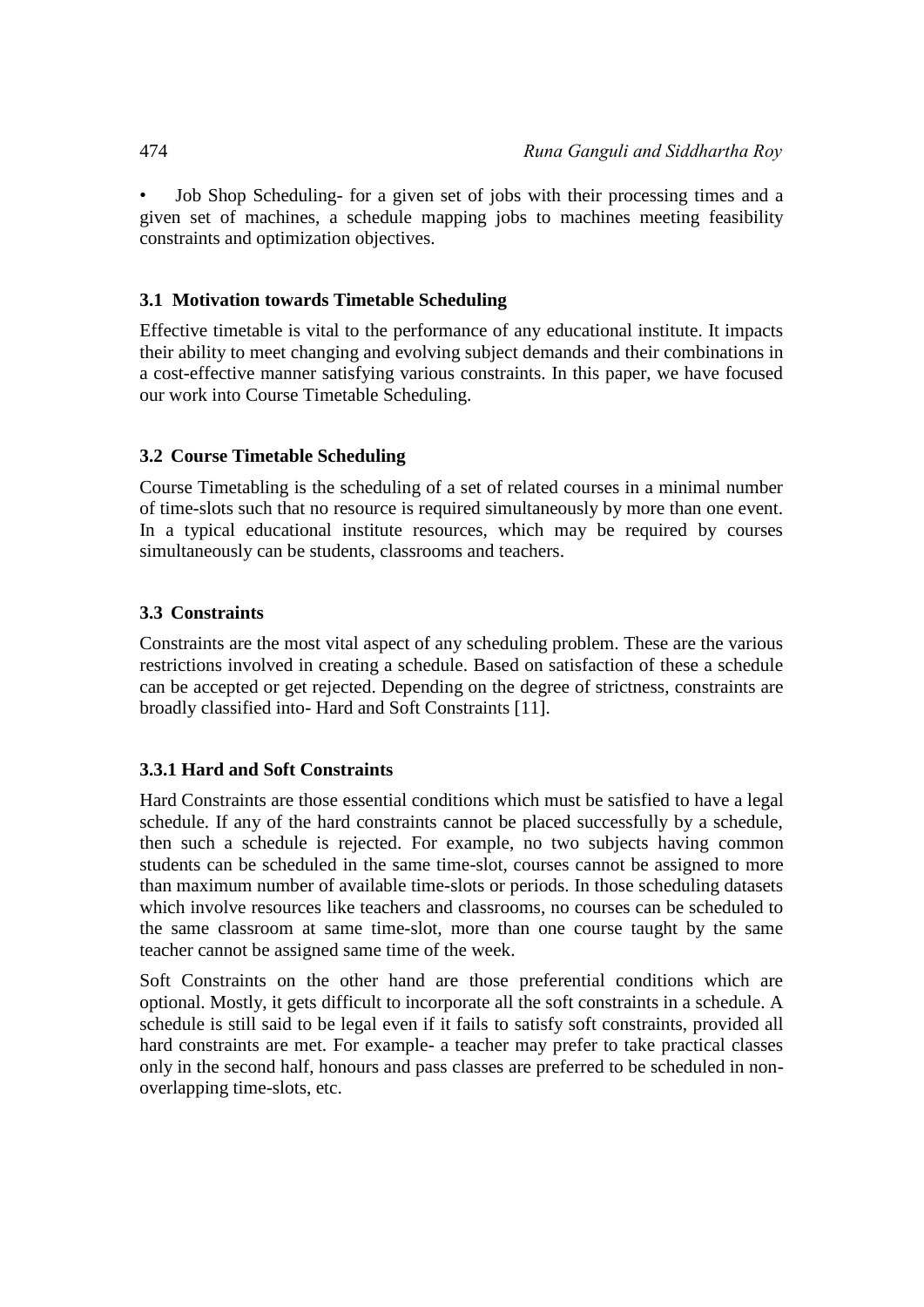### **3.3.2 Temporal and Spatial Constraints**

Constraints can also be viewed as time-related and space-related conditions. Timerelated constraints are called Temporal constraints. For example, Computer Science theory and practical classes cannot be scheduled at the same time-slot or period because of common students. Also, there must be a fixed number of theory and practical classes scheduled in a week.

On the other hand, space-related constraints are called Spatial constraints. In course scheduling problem, spatial constraints mainly involve classroom related issues. Any educational institute has a fixed number of available rooms with specified capacity. Also, classrooms can be theory or laboratory based. While making schedules, courses having student capacity compatible to the classroom size is an essential condition. Courses which need specific classroom type need to be assigned accordingly.

Both temporal and spatial constraints are mainly hard type constraints whose fulfilment determines the effectiveness of a schedule.

### **4. METHODOLOGY**

For solving Course Timetable scheduling problems using graph coloring, the problem is first formulated in the form of a graph where courses act as vertices. Depending on type of graph created, edges are drawn accordingly. One type is conflicting graph where edges are drawn between conflicting courses having common students. Other one is non-conflicting graph, where edges are drawn between mutually exclusive courses having no students in common. Sometimes it is found that creating a nonconflicting graph from the given input set and constraints is easier costing less time. This non-conflicting graph needs to be complemented to obtain the required conflict graph whose proper coloring provides the desired solution. This two-step method is efficient in certain cases, while in some conflict graph is created directly.

Some problems involve few resources while others may require many at a time. Courses can also conflict due to common teachers, common classrooms in addition to common students. In such cases, the conflict graph must consider course, teacher and room conflicts simultaneously.

As mentioned earlier, there can be various aspects of a scheduling problem. When teachers are involved in resources, other factors like availability of teachers, subject area preferred by each teacher acts as additional data inputs which needs to be provided for making a complete schedule.

#### **4.1. Graph Coloring Algorithm**:

**Input:** The course conflict graph G thus obtained act as the input of graph coloring algorithm.

**Output:** The minimum number n of non-conflicting time-slots required to schedule courses.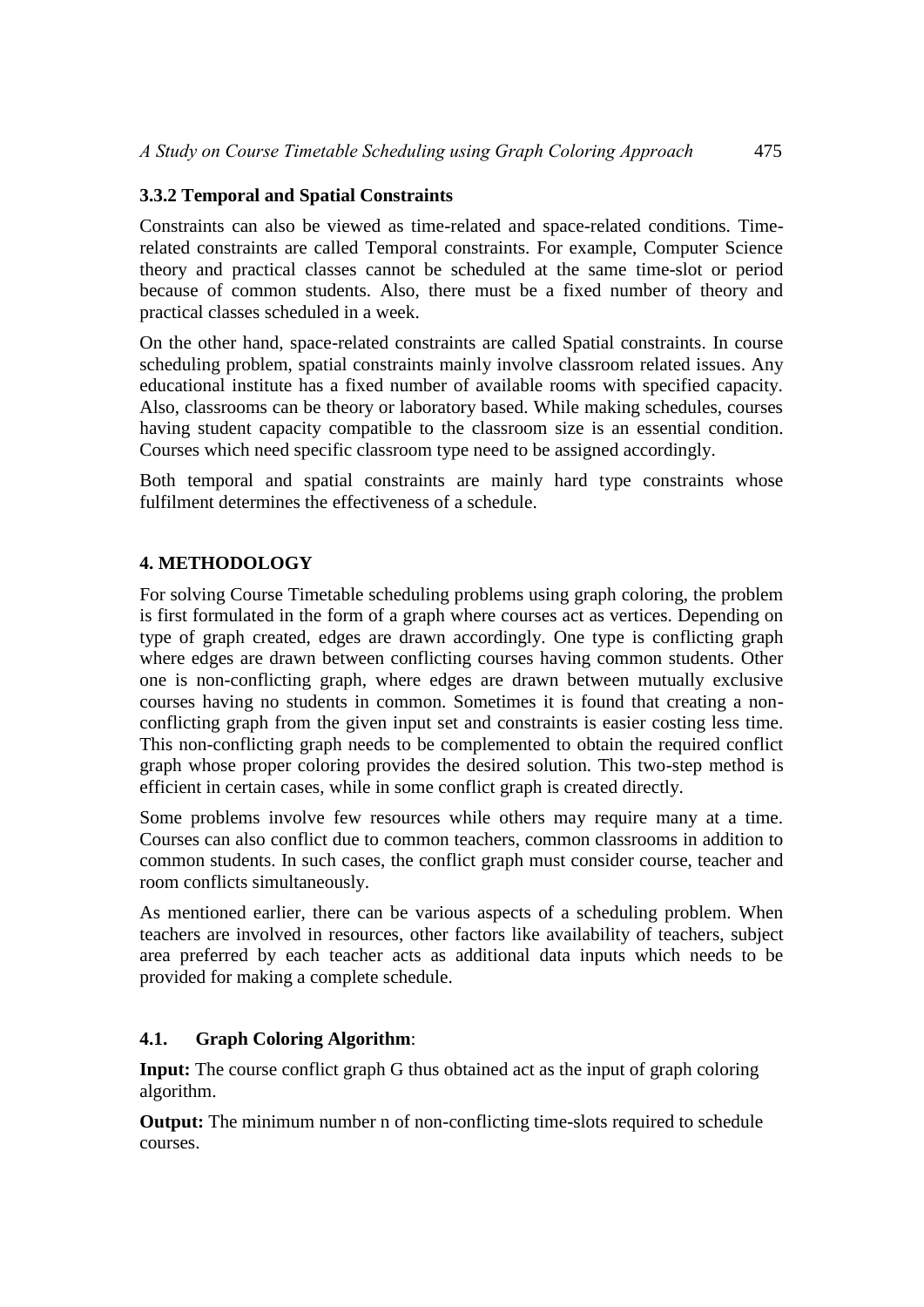Degree sequence is the array having degree of each vertices of the input graph G. Colors being used are stored in Used\_Color array. And the chromatic number will be the total number of elements in the Used\_Color array.

*Step 1: Input the conflict graph G.*

*Step 2: Compute degree sequence of the input conflict graph G.*

*Step 3: Assign color1 to the vertex vi of G having highest degree.*

*Step 4: Assign color1 to all the non-adjacent uncoloured vertices of vi and store color1 into Used\_Color array.*

*Step 5: Assign new color which is not previously used to the next uncoloured vertex having next highest degree.*

*Step 6: Assign the same new color to all non-adjacent uncoloured vertices of the newly colored vertex.*

*Step 7: Repeat step-5 and step-6 until all vertices are colored.*

*Step 8: Set minimum number of non-conflicting time-slots n= chromatic number of the colored graph=total number of elements in Used\_Color array.*

*Step 9: End*

## **5. CASE STUDIES**

Undergraduate colleges under Indian Universities offer a variety of subject combinations to its students. In streams like B.A or B.Sc., students can take one subject as Honours (Major) and two subjects as General (Minor/Pass) papers. Also, to conduct such courses teachers of respective subjects are needed to be scheduled according to their availabilities in minimum number of time slots without any conflict. In the following subsection, we have presented two such typical cases of scheduling problems and their conflict free solution timetables.

### **5.1 Example 1: Honours and General subject combination**

#### **Problem Definition:**

Suppose in any College of undergraduate science students, given n number of honours subjects and m number of general subjects, the available number of p periods course timetable should be prepared satisfying some given constraints. The objective is to find minimum number of time slots to schedule all the courses without conflict.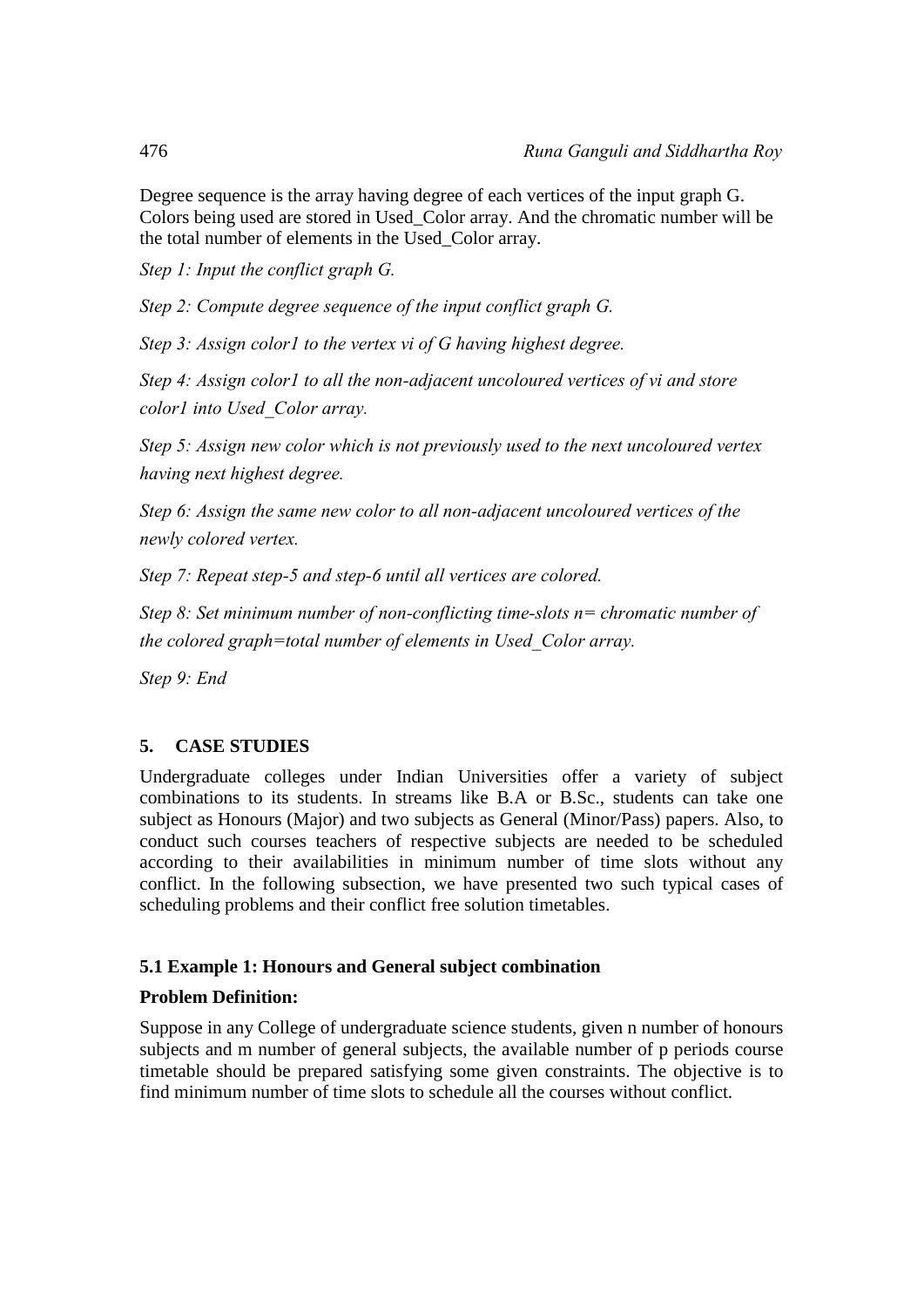**Input Dataset:** Table 1 shows the Honours-General subject combination of a typical undergraduate science course.

| SI.<br>No.            | <b>List of Honours</b><br><b>Subjects</b> | <b>General Subject Combination</b>            |
|-----------------------|-------------------------------------------|-----------------------------------------------|
| 1                     | <b>Physics</b>                            | Mathematics(compulsory) +                     |
|                       |                                           | <b>Computer Science/Chemistry/Electronics</b> |
| $\overline{2}$        | <b>Chemistry</b>                          | <b>Mathematics(compulsory) +</b>              |
|                       |                                           | <b>Physics/Computer Science</b>               |
| 3                     | <b>Mathematics</b>                        | Physics(compulsory) +                         |
|                       |                                           | <b>Chemistry/Computer Science/Statistics</b>  |
| $\boldsymbol{\Delta}$ | <b>Economics</b>                          | <b>Mathematics(compulsory) +</b>              |
|                       |                                           | <b>Statistics/Computer Science</b>            |

**Table 1** Honours-General Subject Combination

### **List of constraints:**

Hard Constraints**-**

- Courses having common student cannot be allotted at the same time slot on the same day.
- Total number of available periods is 8. (maximum)

Soft Constraints-

• Honours and General courses need to be scheduled in non-overlapping timeslots.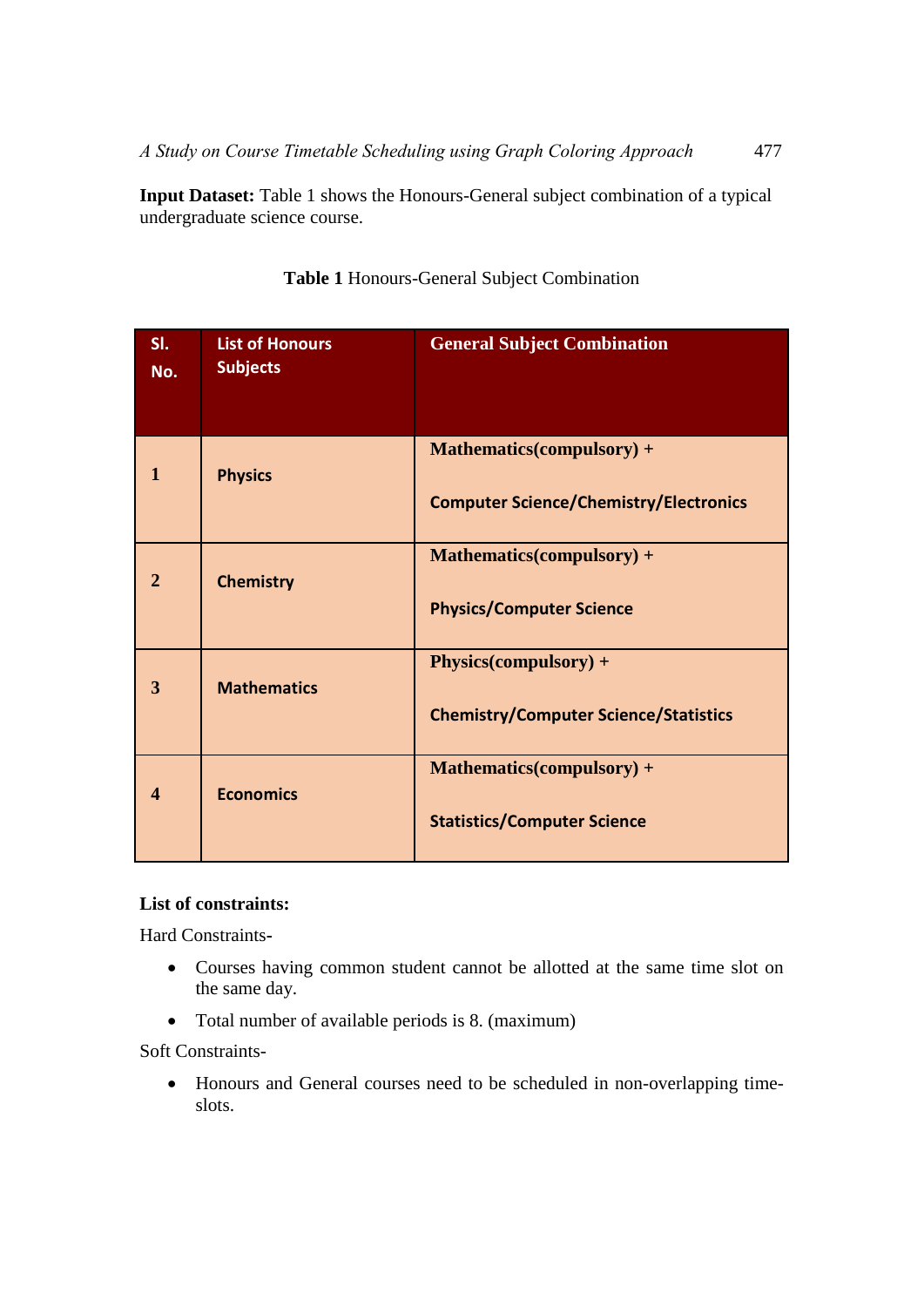#### **Solution:**

Considering each course as a node, edge between two nodes is drawn only if there is common student. (See Fig. 3)



**Fig. 3 Course Conflict Graph**

N.B. (H) and (G) notations represent Honours and General courses respectively.

CH- Chemistry, M- Mathematics, EC-Economics, CS-Computer Science, P-Physics, S-Statistics, EL-Electronics.

After applying graph coloring algorithm, the resultant graph in Fig. 4 is properly colored with chromatic number 4. This is the minimum number of non-conflicting time-slots scheduling all the given courses.



**Fig. 4 Colored Conflict Graph**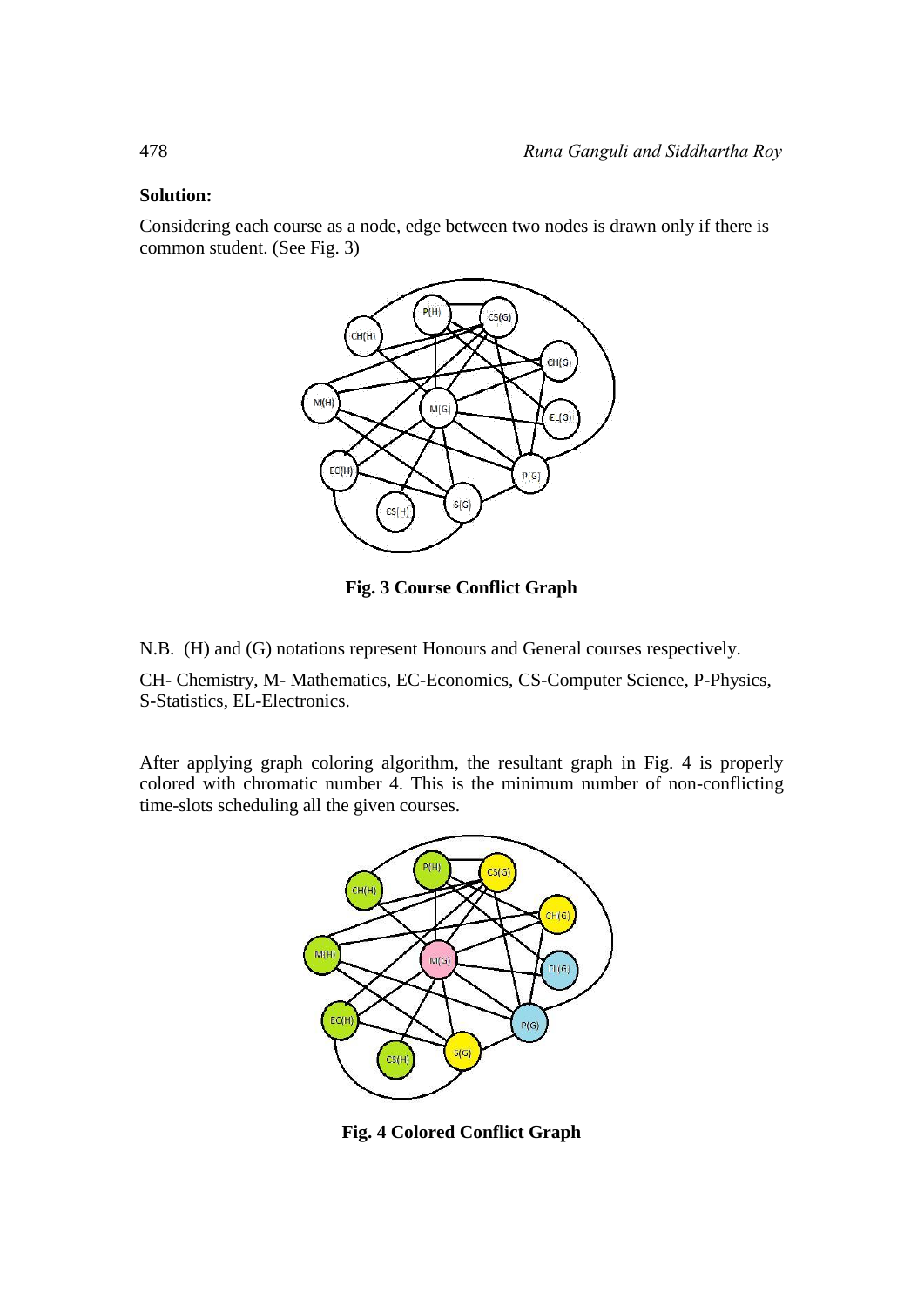#### **Result:**

In the above solution, the hard constraints are satisfied properly. The resultant minimum number of time slots needed is 4 which do not exceed the total available 8 periods. All the Honours subjects cannot have common student, hence allotted in slot-1. Similarly, no student overlapping is possible between Electronics and Physics General, or students between Chemistry, Computer Science and Statistics General.

Mathematics(General) being compulsory for all Honours subject except Mathematics itself, is given separate slot 2. But since there can never be common students in Mathematics(H) and Mathematics(G), alternative solutions exist. Similarly, there can be other legal combinations as well.

#### **Alternative Solutions**

Using the minimum number of colors i.e. 4 for the above problem, there are many alternative legal solutions. Some of them are shown in Fig 5. All of these scheduled courses are non-conflicting combinations.



**Fig. 5 Alternative Solutions**

#### **5.2 Example 2: Teacher-Subject problem**

#### **Problem Definition**:

For a given 'T' number of teachers, 'N' number of subjects and available 'P' number of periods, a timetable should be prepared. The number of classes for each subject needed by a particular teacher is given in Table 2. This problem is mentioned earlier in some papers [25] [26] but only a partial solution was provided in both.

### **Input Dataset:**

Number of teachers- 4

Number of subjects- 5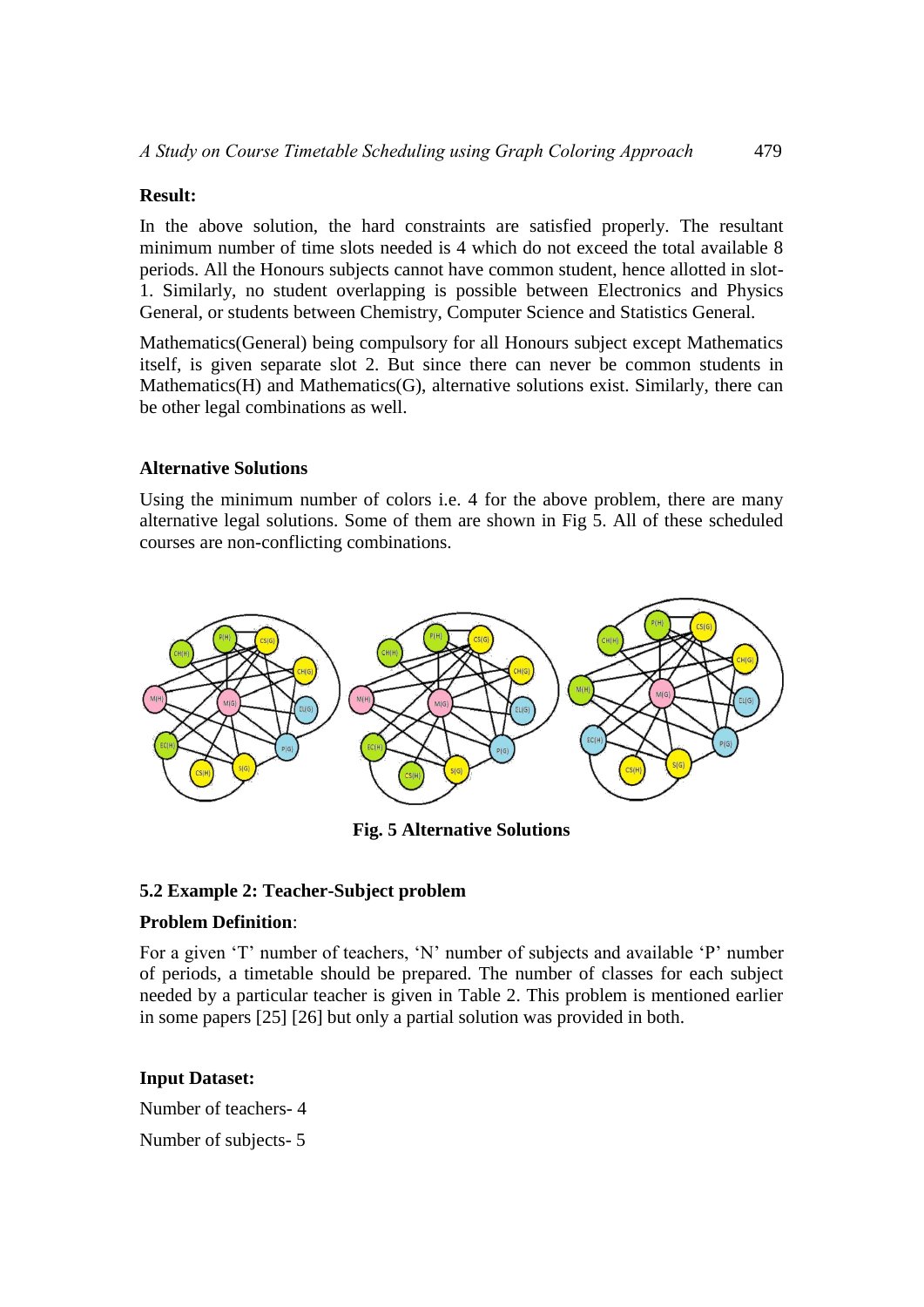| <b>Periods P</b> | N1               | N2               | N3               | N4           | N <sub>5</sub>   |
|------------------|------------------|------------------|------------------|--------------|------------------|
| <b>T1</b>        | $\overline{2}$   | $\boldsymbol{0}$ | $\mathbf{1}$     | $\mathbf{1}$ | $\boldsymbol{0}$ |
| <b>T2</b>        | $\boldsymbol{0}$ | $\mathbf{1}$     | $\boldsymbol{0}$ | $\mathbf{1}$ | $\boldsymbol{0}$ |
| <b>T3</b>        | $\boldsymbol{0}$ | $\mathbf{1}$     | $\mathbf{1}$     | $\mathbf{1}$ | $\boldsymbol{0}$ |
| <b>T4</b>        | $\boldsymbol{0}$ | $\boldsymbol{0}$ | $\boldsymbol{0}$ | $\mathbf{1}$ | $\mathbf{1}$     |

### **Table 2** Teacher-Subject Requirement Matrix

#### **List of constraints:**

Hard Constraints**-**

- At any one period, each subject can be taught by maximum one teacher.
- At any one period, each teacher can teach at most one subject.

Soft Constraints-

• Teacher taking two classes of same subject to be scheduled in consecutive periods.

• No more than two consecutive theory classes can be assigned to same teacher for teaching same subject.

#### **Solution:**

This problem is solved using bipartite graph which acts as the conflict graph. The set of teachers and subjects are the two disjoint independent sets. Edges are drawn connecting a vertex from Teacher set to a vertex in Subject set, indicating that the subject is taught by the respective teacher. This data is obtained from the Teacher-Subject requirement matrix given in Table. 2. The solution to the problem is obtained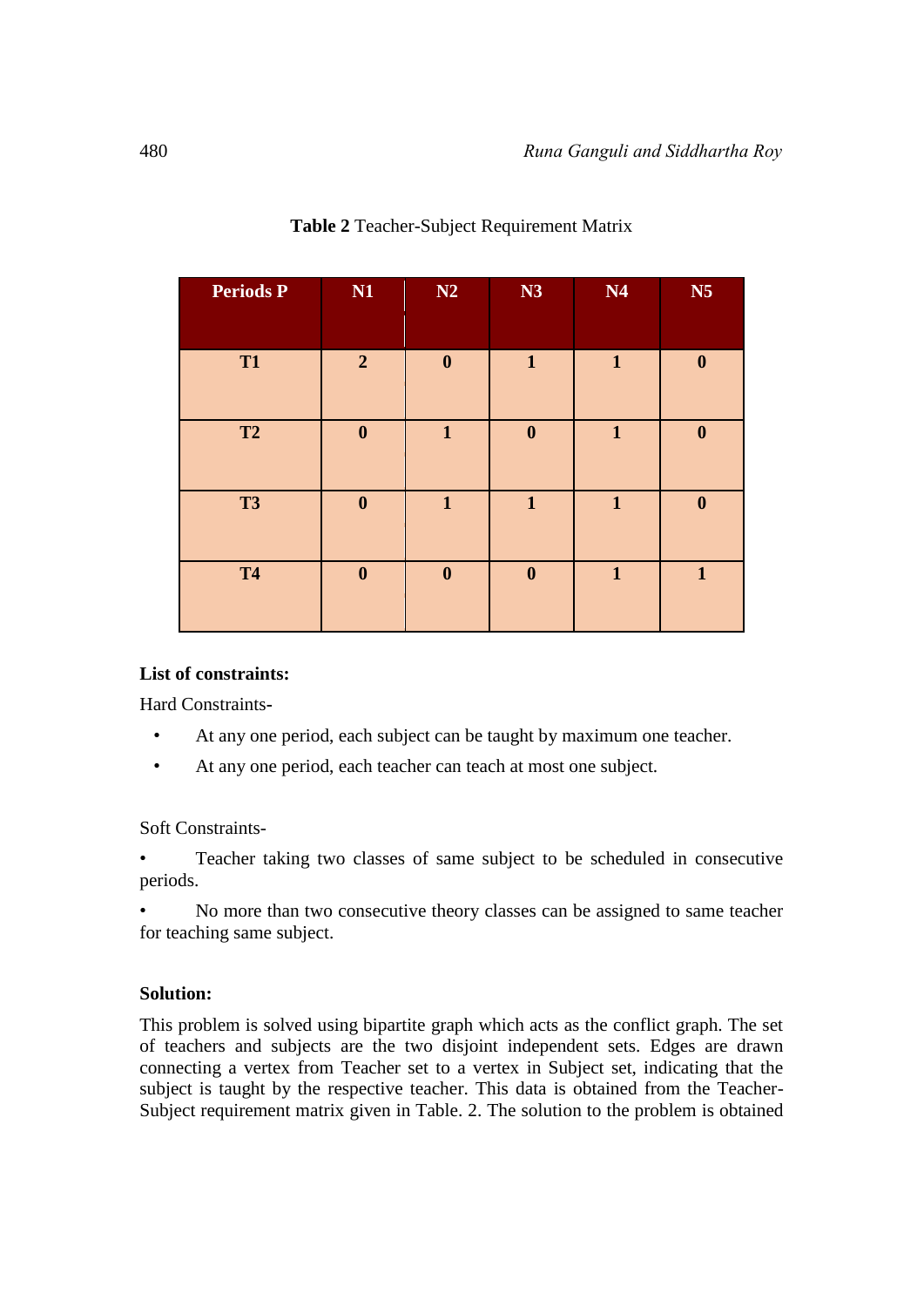by proper edge coloring of the bipartite graph as shown in Fig. 6. The chromatic number acts as the minimum number of periods.



**Fig. 6 Bipartite Graph G**

An alternative way of solving the above problem is by converting the edge coloring problem into a vertex coloring problem. For that the bipartite graph is converted into its equivalent line graph L(G) [4], and a proper vertex coloring of the line graph shown in Fig. 7 gives the same solution. This is simply an alternative procedure and is used depending on the type of graph coloring needed to be applied. The eleven edges present in the bipartite graph in Fig. 6 acts as the vertices of L(G) in Fig. 7.



**Fig. 7 Line graph L(G)**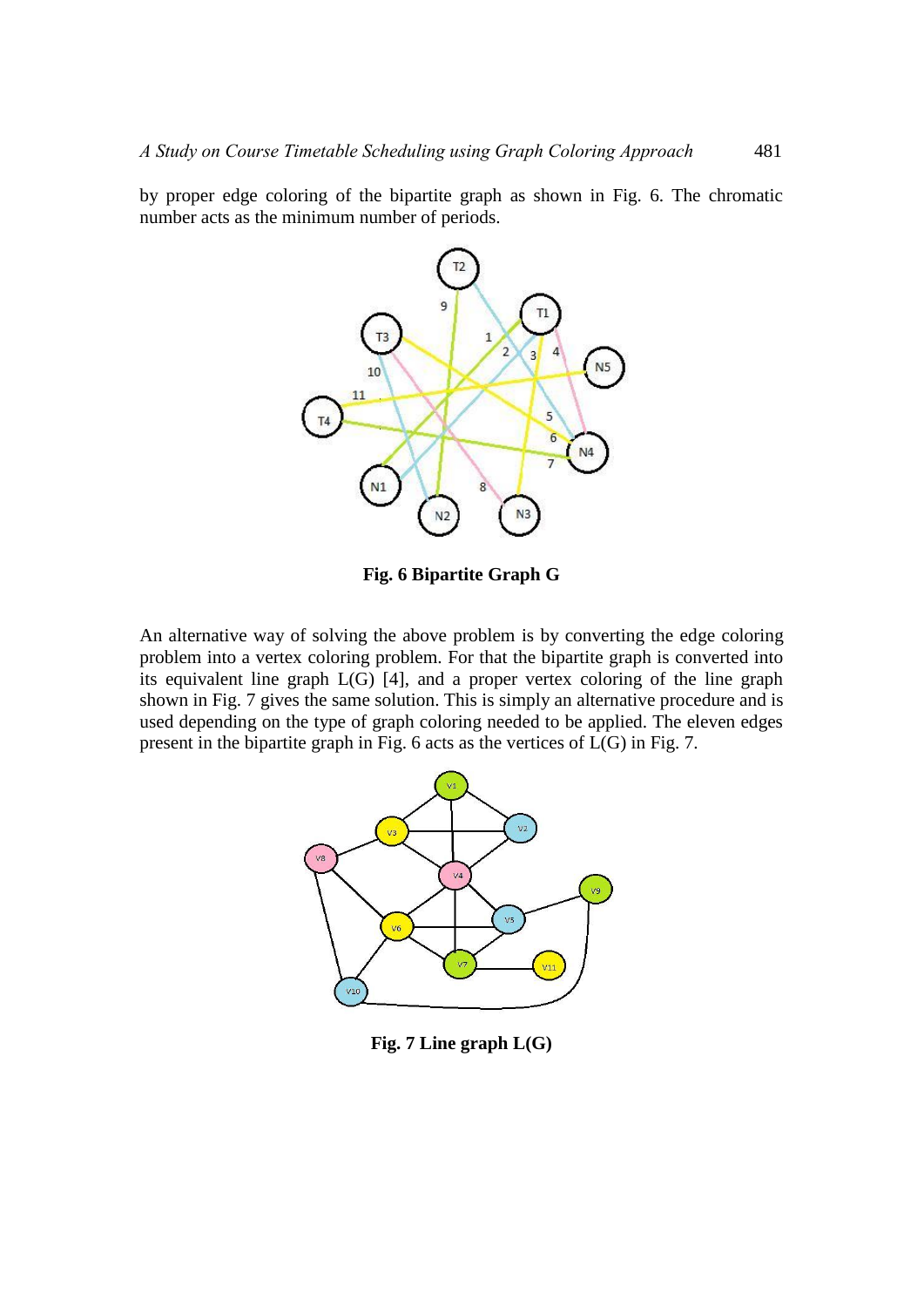#### **Result:**

Graph Coloring of the line graph L(G) in Fig. 7 has been plotted in the solution Table 3 below.

|                |          |                | <b>PINK GREEN BLUE YELLOW</b> |
|----------------|----------|----------------|-------------------------------|
| V <sub>4</sub> | V1       | V <sub>2</sub> | V3                            |
| V8             | $\bf V7$ | V <sub>5</sub> | V6                            |
|                | V9       | V10            | V11                           |

**Table 3** Graph Coloring Solution Table of Fig. 7

Now, each of these colors in Table 3 represents periods in Table 4 and the vertex in L(G) (Fig. 7) that corresponds to a particular edge in the bipartite graph G (Fig. 6) represents the teacher-subject combination scheduled under that period.

Thus, the final complete schedule is obtained and shown in Table 4.

**Table 4** Final Teacher-Subject Allotment Table

|              |              | Period 1 Period 2 Period 3 Period 4 |              |
|--------------|--------------|-------------------------------------|--------------|
| <b>T1-N4</b> | <b>T1-N1</b> | <b>T1-N1</b>                        | <b>T1-N3</b> |
| <b>T3-N3</b> | <b>T4-N4</b> | $T2-N4$                             | <b>T3-N4</b> |
|              | <b>T2-N2</b> | <b>T3-N2</b>                        | <b>T4-N5</b> |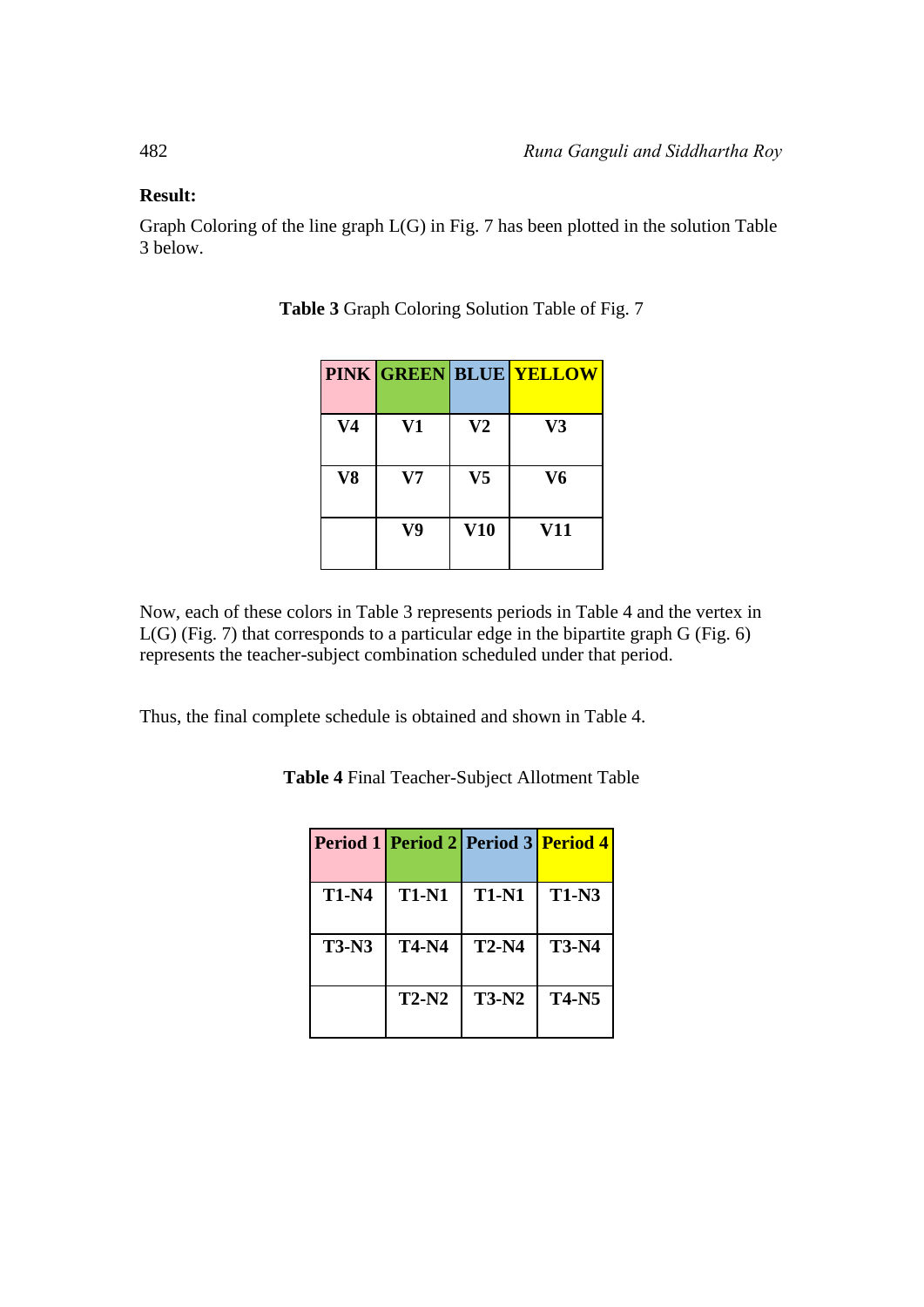Proof of satisfaction:

It can be easily established that the specified constraints are satisfied by the above schedule.

- No common subject in any column indicates that at any particular period, a subject is taught by only one teacher.
- No duplicate data in any cell indicates that at any particular period, a teacher can teach only one subject.

It is known that the number of classes that can run simultaneously depends on the number of available teachers. Here, in the above example there are maximum 3 allocations in any column i.e. maximum three classes can run parallelly.

#### **6. CONCLUSION**

The complexity of a scheduling problem is directly proportional to the number of constraints involved. There is no fixed algorithm to solve this class of problem. Here we have studied a typical honours(major) and general(minor) course combination scheduling problem under university curriculum. Uniqueness and optimality are the main concerns in this scheduling. For the same chromatic number, there are many alternative solutions, and thus it is not unique. Although all the solutions can be claimed optimal when solved using minimum number of colors, a better schedule is one which maximizes satisfaction of soft constraints among its alternative solutions. In addition, we have also studied a teacher-subject scheduling problem where two alternative graph coloring methods (edge coloring using bipartite graph and vertex coloring using line graph) were applied and a complete solution is provided. The dynamic nature of scheduling problem challenges to further experiment with large data sets and complex constraints. An algorithm which can evenly distribute resources among available time-slots without conflict, create unique and optimized schedule and satisfy all hard and maximum number of soft constraints can be called ideal. Finding such algorithm is surely an evolving area of further research.

#### **REFERENCES**

- [1] Kenneth, A., and Wolfgang, H., 1977, "Every Planar Map is Four Colorable. I. Discharging," Illinois Journal of Mathematics, 21(3), pp. 429–490.
- [2] Heawood, P. J., 1980, "Map-Colour Theorems, 1980," Quarterly Journal of Mathematics, Oxford, 24, pp. 332–338.
- [3] Birkhoff, G.D., 1912, "A determinant formula for the number of ways of coloring a map," Annals of Mathematics, 14, pp. 42-46.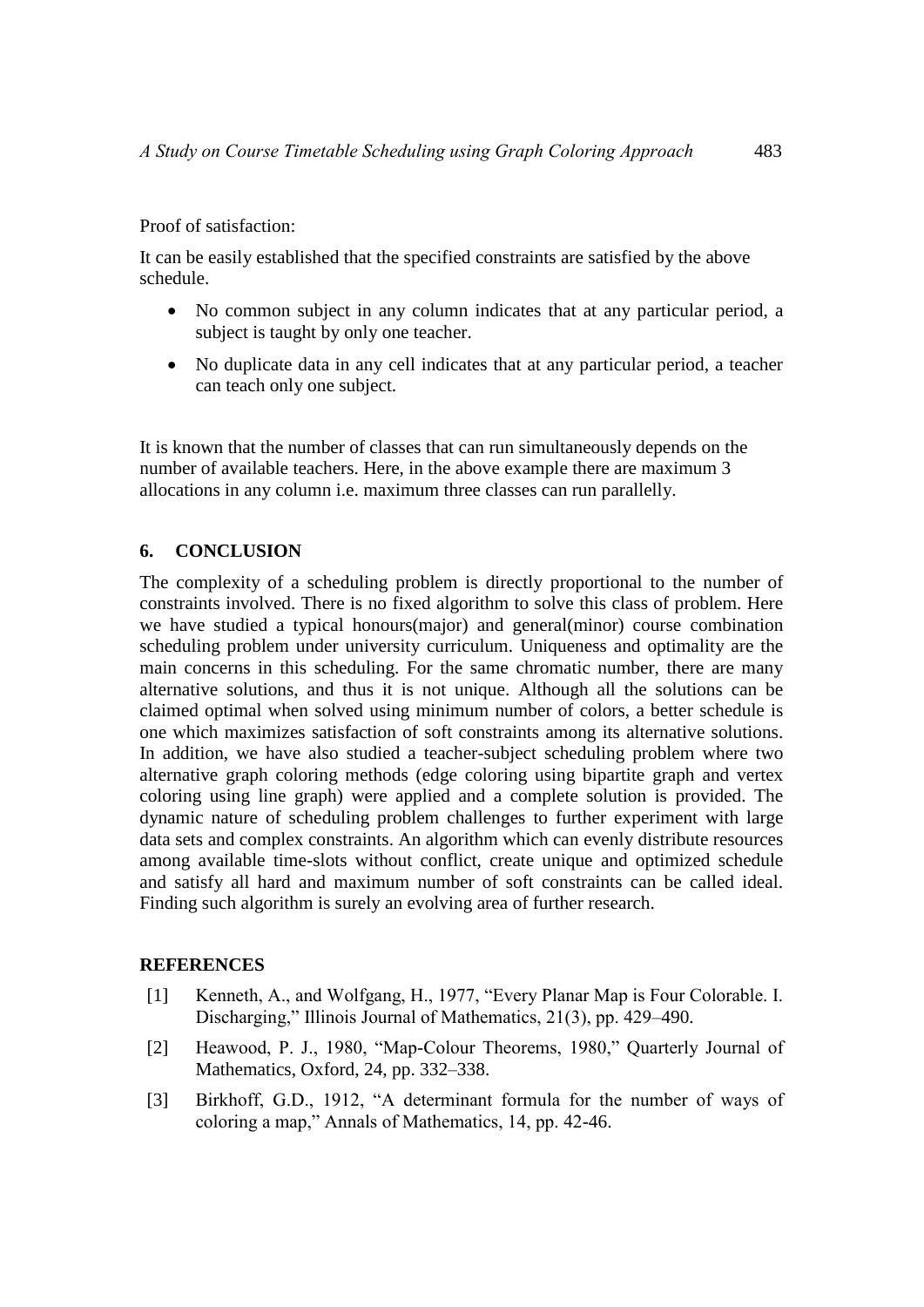- [4] Deo, N., 1990, "Graph theory with applications to engineering and computer science," Prentice Hall of India.
- [5] Bondy, J. A., 1969, "Bounds for the chromatic number of a graph," Journal of Combinatorial Theory, 7, pp. 96-98.
- [6] Redl, T.A., 2007, "University Timetabling via Graph Coloring: An Alternative Approach," Congressus Numerantium, 187, pp. 174-186.
- [7] Dobrolowski, T., Dereniowski, D., and Kuszner, L., 2008, "Koala Graph Coloring Library: An Open Graph Coloring Library for Real World Applications," Proceedings of the 2008 1st International Conference on Information Technology, IT, Gdansk, Poland, pp. 1-4.
- [8] Torkestani, J*.*A*.*, and Meybodi, M.R., 2009, "Graph Coloring Problem Based on Learning Automata," International Conference on Information Management and Engineering, pp. 718-722.
- [9] Klotz, W., 2002, "Graph Coloring Algorithms," Mathematic- Bericht 5, TU Clausthal, pp. 1-9.
- [10] Welsh, D.J.A., and Powell, M.B., 1967, "An Upper Bound for the Chromatic Number of a Graph and it's Application to Timetabling Problems," The Computer Journal. 10(1), pp. 85-86.
- [11] Miner, S.K., Elmohamed, S., and Yau, H.W., 1995, "Optimizing Timetabling Solutions using Graph Coloring," NPAC, Syracuse University, pp. 99-106.
- [12] Garey, R. D., and Johnson, S., 1979, "Computers and intractability: A Guide to the Theory of NP-Completeness," Freeman.
- [13] Burke, E. K., Elliman, D. G., and Weare, R., 1993, "A university timetabling system based on graph coloring and constraint manipulation," Journal of Research on Computing in Education, 27(1), pp. 1-18.
- [14] Wood, D. C., 1968, "A System for Computing University Examination Timetables," The Computer Journal, 11, pp.41-47.
- [15] Karp, R. M., 1972, "Reducibility among Combinatorial Problems," in Complexity of Computer Computations: Proceedings of a Symposium on the Complexity of Computer Computations, R. E. Miller and J. W. Thatcher, Eds., The IBM Research Symposia Series, New York, NY: Plenum Press, 1972, pp. 85-103.
- [16] Bondy, S., 2002, "Final Examination Scheduling," Communications of the ACM, 22(7), pp. 494-498.
- [17] Peck, J. E. L., and Williams, M. R., 1966, "Examination Scheduling," Communications of the ACM, 9(6), pp. 433-434.
- [18] Wood, D. C., 1969, "A Technique for Coloring a Graph Applicable to Large Scale Timetabling Problems," The Computer Journal, 12, pp. 317-319.